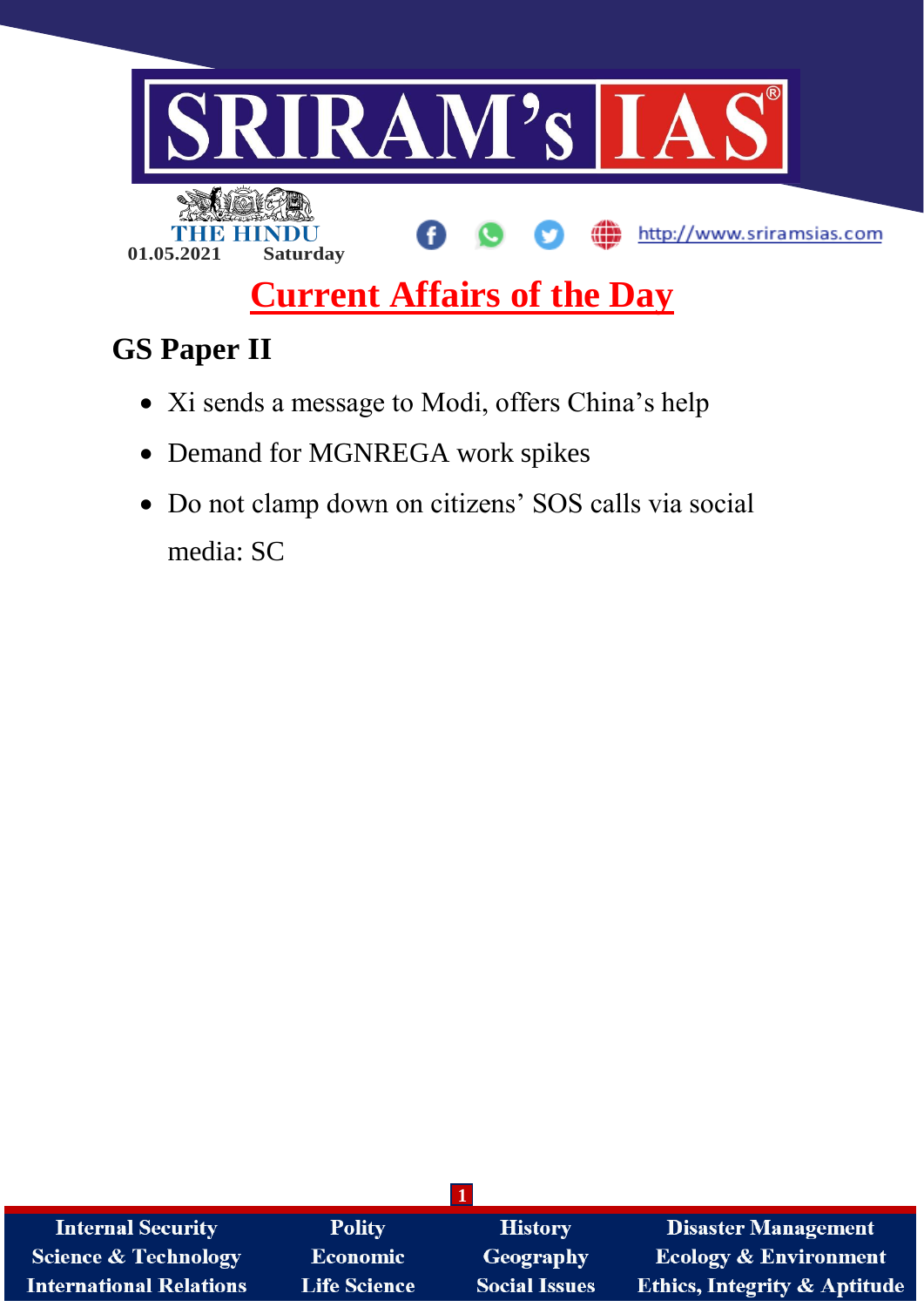

China's President Xi Jinping sent a message to Prime Minister Narendra Modi offering China's support in dealing with the ongoing COVID-19 crisis.

### **Highlights:**

Mr Xi's message, the first such known communication between the two leaders following the pandemic and last year's border crisis, was followed by a telephone call on Friday from China's Foreign Minister Wang Yi to his counterpart S. Jaishankar. Mr Wang also sent a message to Mr Jaishankar on Thursday offering China's support.

## **Demand for MGNREGA work spikes**

#### **Highlights:**

- 1. The demand for MGNREGA work so far in the month of April has increased to 2.57 crore households, 92% higher than a year ago, and a record high for April since 2013, as per State Bank of India (SBI) Research.
- 2. "This indicates the extent of reverse migration from the lockdown States to their native States," SBI group chief economic adviser Soumya Kanti Ghosh said.
- 3. The government had allocated ₹73,000 crores in this year's Budget for the MGNREGA, nearly 34.5% lower than last year's revised estimates of  $\bar{\tau}1.11$ lakh crore, on the assumption that the economic recovery would alleviate the need for such spending.
- 4. The originally budgeted spending for the scheme for 2020-21 was around ₹60,000 crore but was enhanced over the year as the national lockdown and large-scale reverse migration from urban employment centres to the hinterland triggered greater demand under the scheme.
- 5. Finance Minister Nirmala Sitharaman had said in Parliament that the government would allocate more funds for the rural jobs scheme for 2021-22 if needed, over and above the ₹73,000 crore outlay proposed in the Budget.

| <b>Internal Security</b>        | <b>Polity</b>       | <b>History</b>       | Disaster Management                     |  |  |  |
|---------------------------------|---------------------|----------------------|-----------------------------------------|--|--|--|
| <b>Science &amp; Technology</b> | <b>Economic</b>     | Geography            | <b>Ecology &amp; Environment</b>        |  |  |  |
| <b>International Relations</b>  | <b>Life Science</b> | <b>Social Issues</b> | <b>Ethics, Integrity &amp; Aptitude</b> |  |  |  |